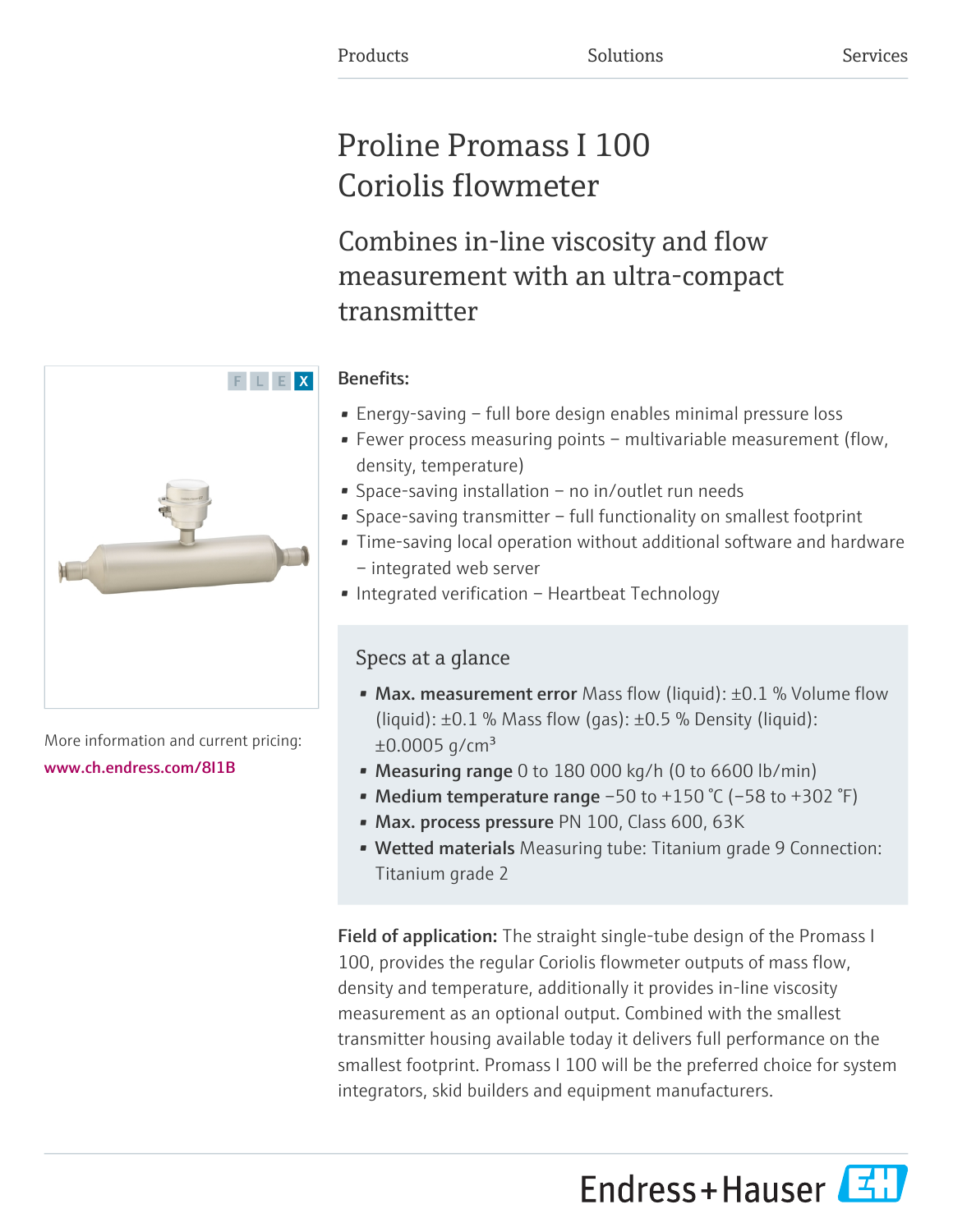# Features and specifications

Density/Concentration Measuring principle

Coriolis

#### Product headline

Combines in-line viscosity and flow measurement with an ultra-compact transmitter.

Measuring liquids and gases in applications requiring low pressure loss and gentle fluid treatment.

#### Sensor features

Energy - saving – full-bore design enables minimal pressure loss. Fewer process measuring points – multivariable measurement (flow, density, temperature). Space - saving installation – no in-/outlet run needs. Straight, easy-to-clean single-tube system. TMB technology. Measuring tube made of Titanium.

#### Transmitter features

Space - saving transmitter – full functionality on the smallest footprint. Time - saving local operation without additional software and hardware – integrated web server. Integrated verification – Heartbeat Technology. Robust, ultra-compact transmitter housing. Highest degree of protection: IP69. Local display available.

#### Nominal diameter range

DN 8 to 80 (<sup>3</sup>/<sub>8</sub> to 3")

#### Wetted materials

Measuring tube: Titanium grade 9 Connection: Titanium grade 2

#### Measured variables

Mass flow, density, temperature, volume flow, corrected volume flow, reference density, concentration, viscosity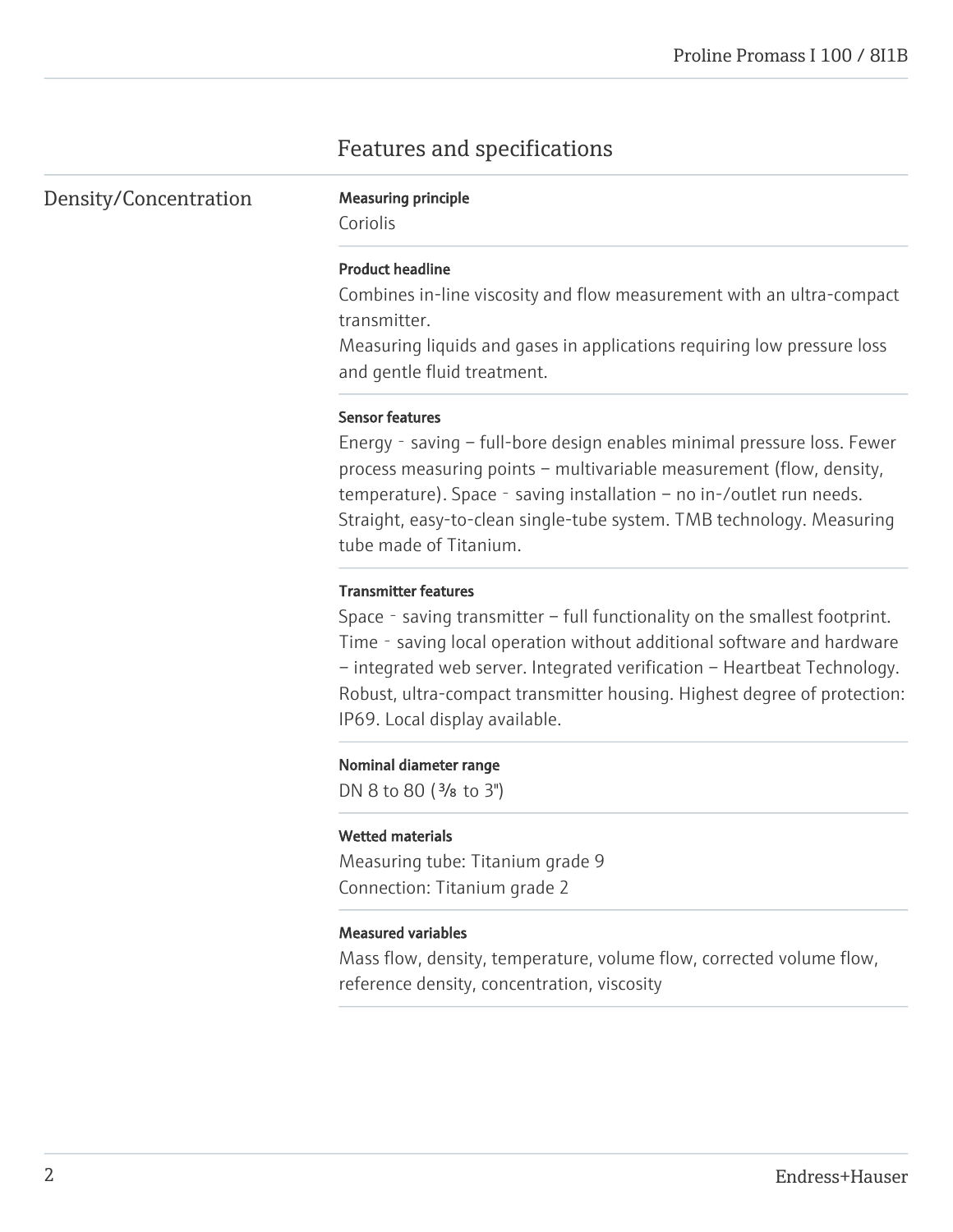# Density/Concentration

Max. measurement error

Mass flow (liquid):  $\pm 0.1$  % Volume flow (liquid): ±0.1 % Mass flow (gas):  $\pm 0.5$  % Density (liquid):  $\pm 0.0005$  q/cm<sup>3</sup>

#### Measuring range

0 to 180 000 kg/h (0 to 6600 lb/min)

#### Max. process pressure

PN 100, Class 600, 63K

#### Medium temperature range

 $-50$  to  $+150$  °C ( $-58$  to  $+302$  °F)

### Ambient temperature range

Standard: –40 to +60 °C (–40 to +140 °F) Option: –50 to +60 °C (–58 to +140 °F)

# Sensor housing material 1.4301/1.4307 (304L), corrosion resistant

#### Transmitter housing material

Compact: AlSi10Mg, coated Compact/ultra‐compact: 1.4301 (304)

### Degree of protection

Standard: IP66/67, type 4X enclosure Option: IP69

# Display/Operation

4‐line backlit display available (no local operation) Configuration via web browser and operating tools possible

### **Outputs**

4‐20 mA HART (active) Pulse/frequency/switch output (passive)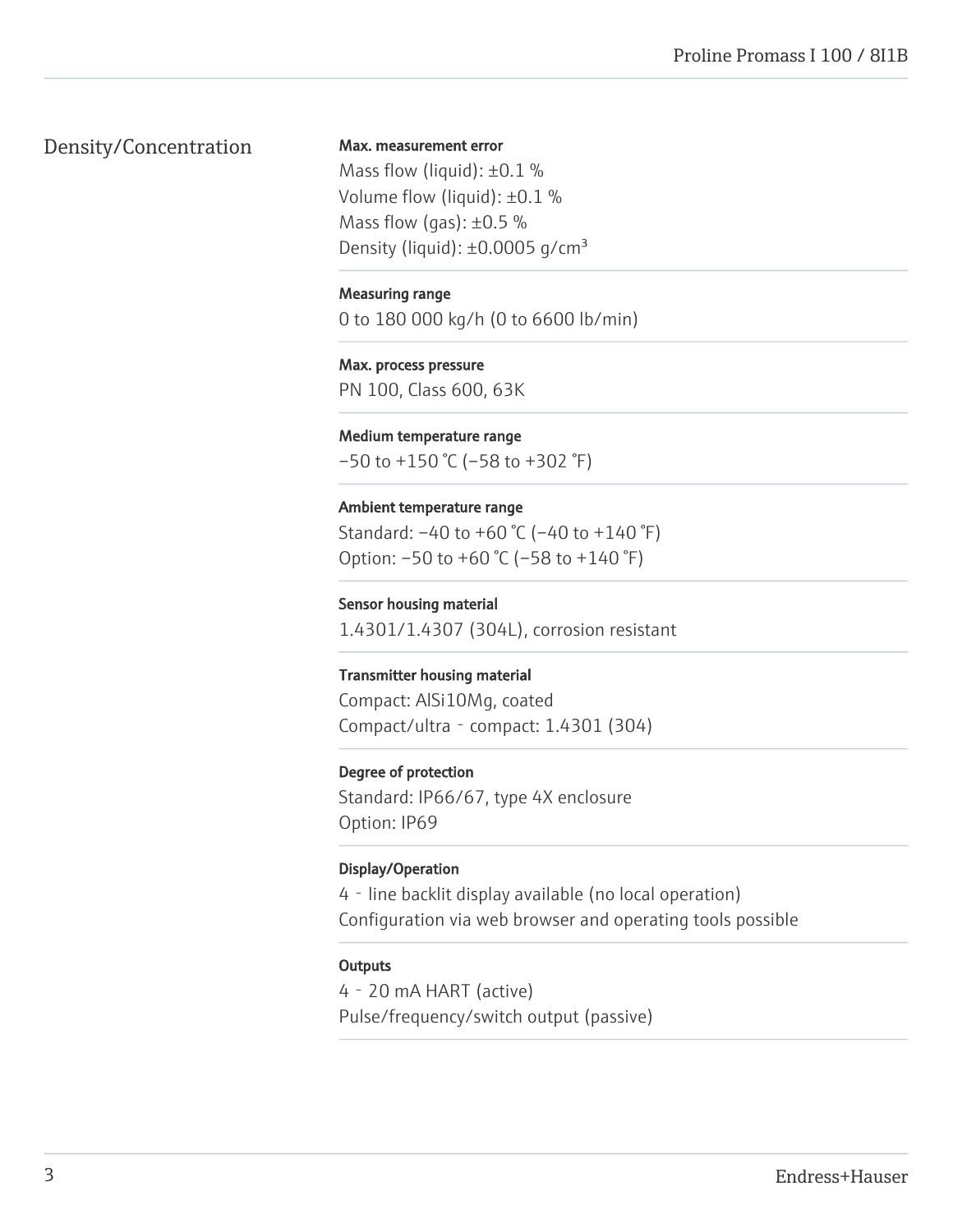# Density/Concentration

#### Inputs

None

#### Digital communication

HART, Modbus RS485, EtherNet/IP, PROFIBUS DP, PROFINET

# Power supply DC 20 to 30 V

### Hazardous area approvals

ATEX, IECEx, cCSAus, INMETRO, NEPSI, EAC

#### Product safety

CE, C-Tick, EAC marking

#### Metrological approvals and certificates

Calibration performed on accredited calibration facilities (acc. to ISO/IEC 17025)

Heartbeat Technology complies with the requirements for measurement traceability according to ISO 9001:2015 – Section 7.1.5.2 a (TÜV SÜD attestation)

#### Pressure approvals and certificates

PED, CRN

#### Material certificates

3.1 material

### Hygienic approvals and certificates

3-A, EHEDG, cGMP

# Liquids Measuring principle

Coriolis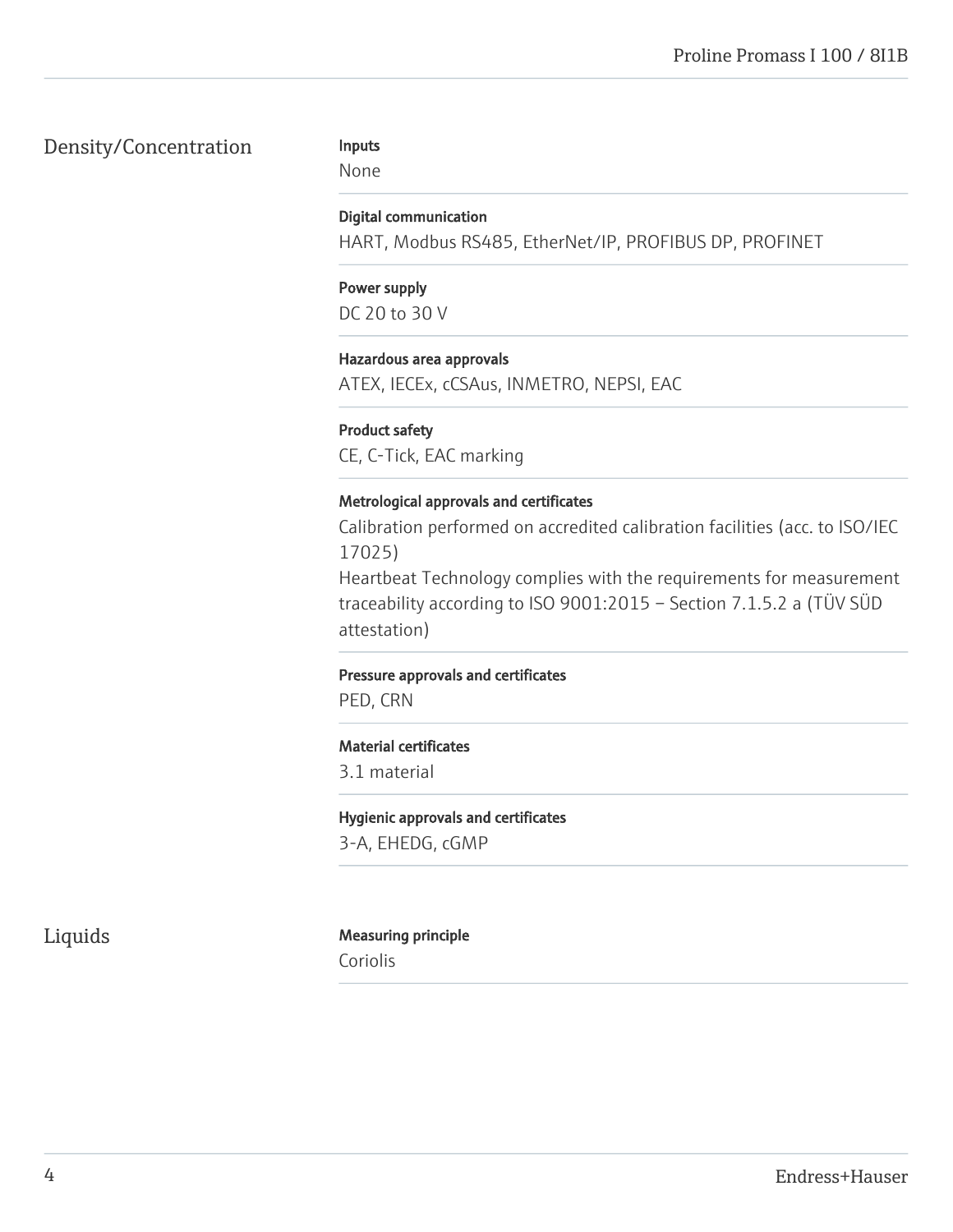# Liquids

#### Product headline

Combines in-line viscosity and flow measurement with an ultra-compact transmitter.

Measuring liquids and gases in applications requiring low pressure loss and gentle fluid treatment.

#### Sensor features

Energy - saving – full-bore design enables minimal pressure loss. Fewer process measuring points – multivariable measurement (flow, density, temperature). Space - saving installation – no in-/outlet run needs. Straight, easy-to-clean single-tube system. TMB technology. Measuring tube made of Titanium.

#### Transmitter features

Space - saving transmitter – full functionality on the smallest footprint. Time – saving local operation without additional software and hardware – integrated web server. Integrated verification – Heartbeat Technology. Robust, ultra-compact transmitter housing. Highest degree of protection: IP69. Local display available.

#### Nominal diameter range

DN 8 to 80 (<sup>3</sup>/<sub>8</sub> to 3")

#### Wetted materials

Measuring tube: Titanium grade 9 Connection: Titanium grade 2

#### Measured variables

Mass flow, density, temperature, volume flow, corrected volume flow, reference density, concentration, viscosity

#### Max. measurement error

Mass flow (liquid):  $\pm 0.1$  % Volume flow (liquid): ±0.1 % Mass flow (gas):  $\pm 0.5$  % Density (liquid):  $\pm 0.0005$  g/cm<sup>3</sup>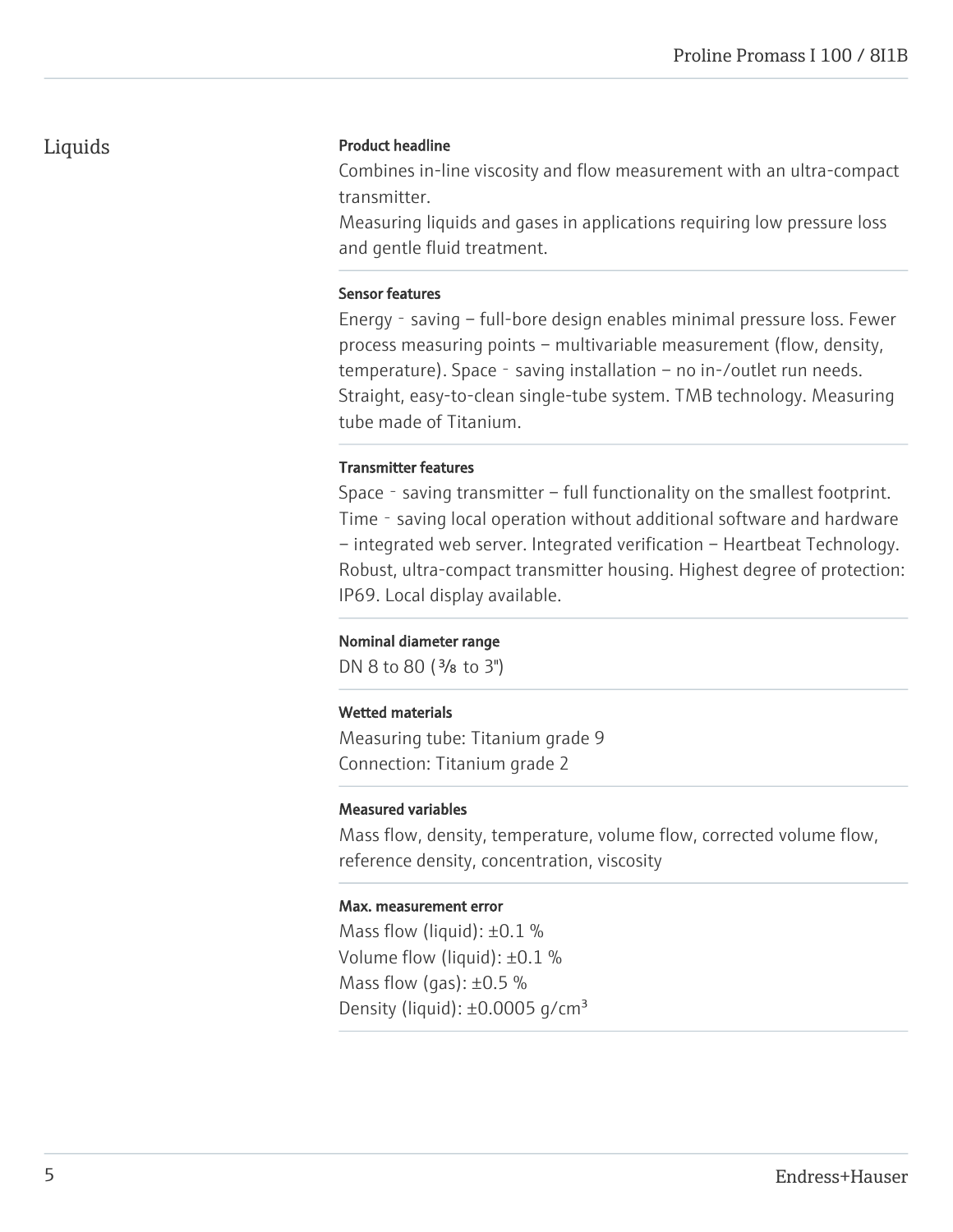# Liquids

#### Measuring range

0 to 180 000 kg/h (0 to 6600 lb/min)

Max. process pressure PN 100, Class 600, 63K

Medium temperature range  $-50$  to  $+150$  °C ( $-58$  to  $+302$  °F)

Ambient temperature range Standard: –40 to +60 °C (–40 to +140 °F) Option: –50 to +60 °C (–58 to +140 °F)

Sensor housing material 1.4301/1.4307 (304L), corrosion resistant

Transmitter housing material Compact: AlSi10Mg, coated Compact/ultra‐compact: 1.4301 (304)

#### Degree of protection

Standard: IP66/67, type 4X enclosure Option: IP69

#### Display/Operation

4‐line backlit display available (no local operation) Configuration via web browser and operating tools possible

#### **Outputs**

4‐20 mA HART (active) Pulse/frequency/switch output (passive)

#### Inputs

None

#### Digital communication

HART, Modbus RS485, EtherNet/IP, PROFIBUS DP, PROFINET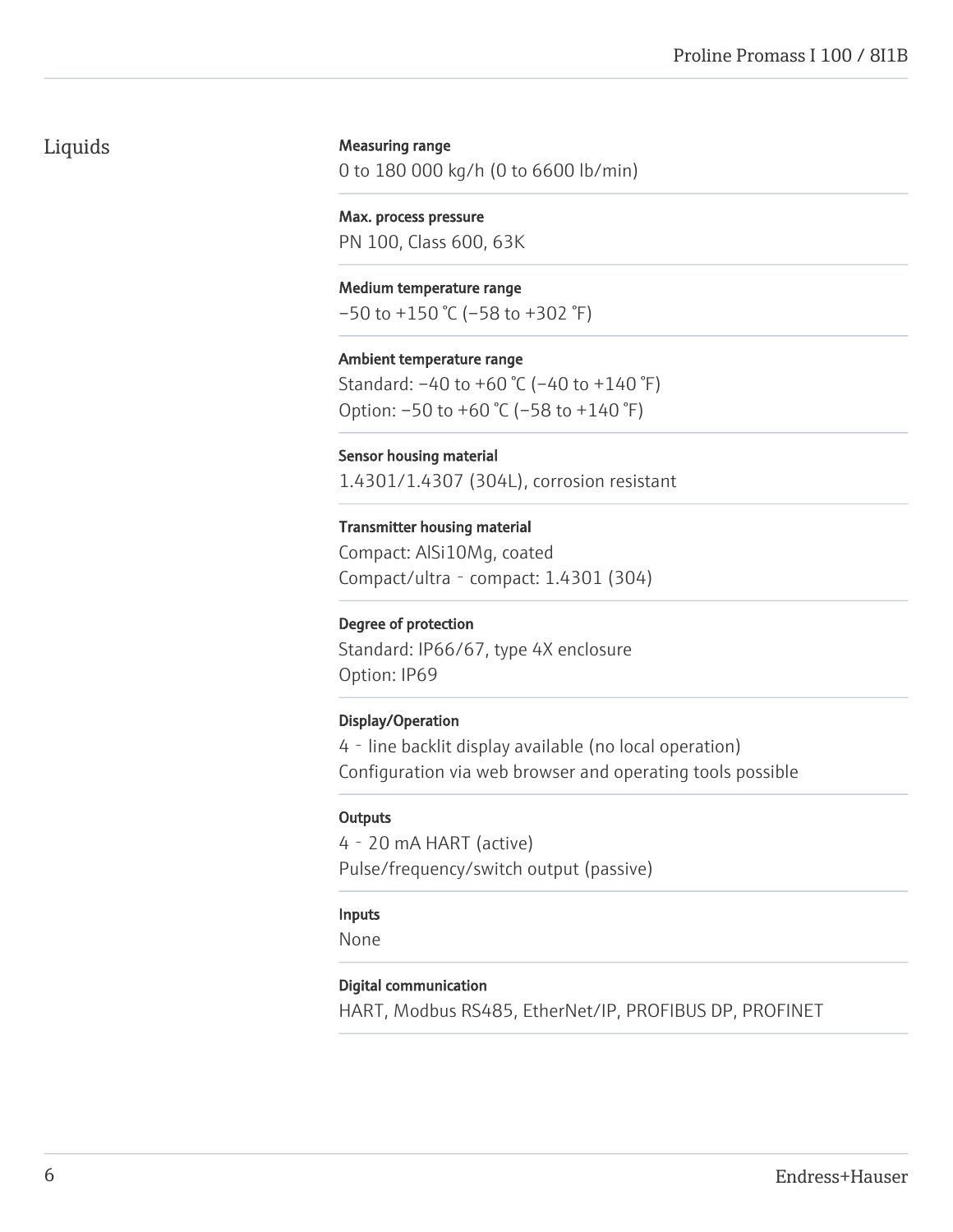# Liquids

#### Power supply

DC 20 to 30 V

# Hazardous area approvals

ATEX, IECEx, cCSAus, INMETRO, NEPSI, EAC

#### Product safety

CE, C-Tick, EAC marking

#### Metrological approvals and certificates

Calibration performed on accredited calibration facilities (acc. to ISO/IEC 17025)

Heartbeat Technology complies with the requirements for measurement traceability according to ISO 9001:2015 – Section 7.1.5.2 a (TÜV SÜD attestation)

#### Pressure approvals and certificates

PED, CRN

#### Material certificates

3.1 material

#### Hygienic approvals and certificates

3-A, EHEDG, cGMP

# Viscosity Measuring principle

Coriolis

### Product headline

Combines in-line viscosity and flow measurement with an ultra-compact transmitter.

Measuring liquids and gases in applications requiring low pressure loss and gentle fluid treatment.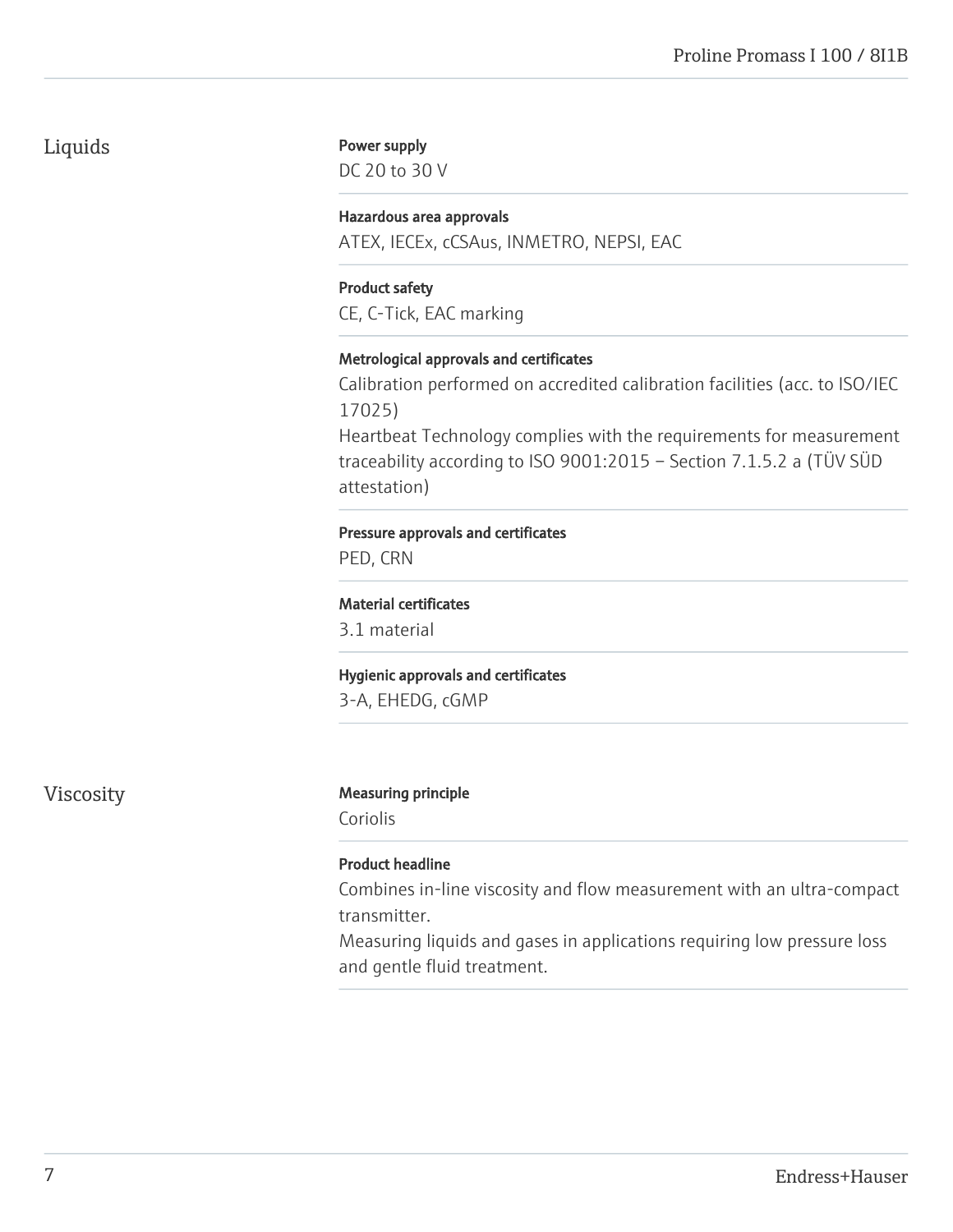# Viscosity

#### Sensor features

Energy‐saving – full-bore design enables minimal pressure loss. Fewer process measuring points – multivariable measurement (flow, density, temperature). Space - saving installation – no in-/outlet run needs. Straight, easy-to-clean single-tube system. TMB technology. Measuring tube made of Titanium.

#### Transmitter features

Space - saving transmitter – full functionality on the smallest footprint. Time - saving local operation without additional software and hardware – integrated web server. Integrated verification – Heartbeat Technology. Robust, ultra-compact transmitter housing. Highest degree of protection: IP69. Local display available.

#### Nominal diameter range

DN 8 to 80  $(3/s)$  to 3")

#### Wetted materials

Measuring tube: Titanium grade 9 Connection: Titanium grade 2

#### Measured variables

Mass flow, density, temperature, volume flow, corrected volume flow, reference density, concentration, viscosity

#### Max. measurement error

Mass flow (liquid):  $\pm 0.1$  % Volume flow (liquid): ±0.1 % Mass flow (gas):  $\pm 0.5$  % Density (liquid):  $\pm 0.0005$  g/cm<sup>3</sup>

#### Measuring range

0 to 180 000 kg/h (0 to 6600 lb/min)

#### Max. process pressure

PN 100, Class 600, 63K

#### Medium temperature range

 $-50$  to  $+150$  °C ( $-58$  to  $+302$  °F)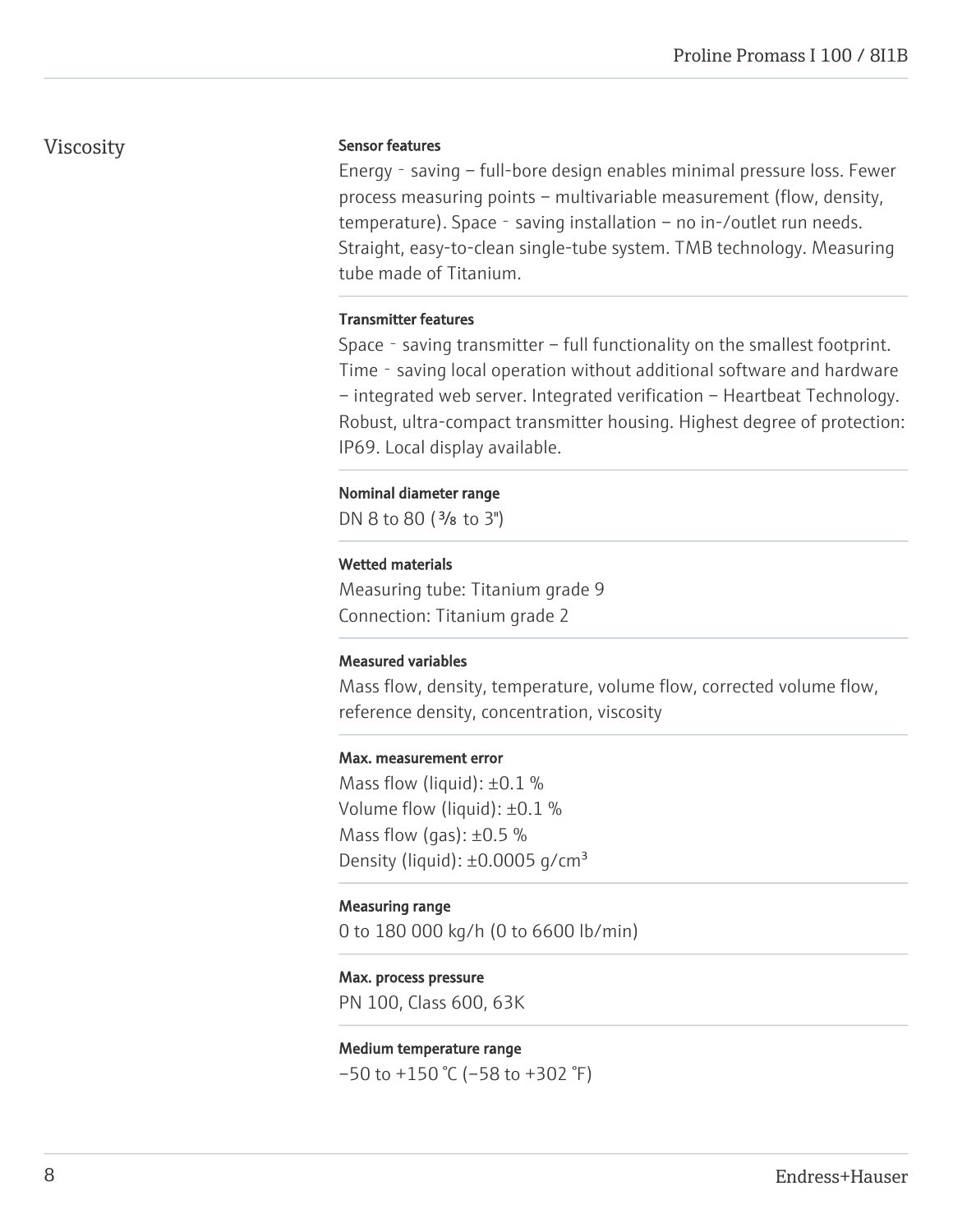# Viscosity

#### Ambient temperature range

Standard: –40 to +60 °C (–40 to +140 °F) Option: –50 to +60 °C (–58 to +140 °F)

#### Sensor housing material

1.4301/1.4307 (304L), corrosion resistant

# Transmitter housing material

Compact: AlSi10Mg, coated Compact/ultra‐compact: 1.4301 (304)

#### Degree of protection

Standard: IP66/67, type 4X enclosure Option: IP69

#### Display/Operation

4‐line backlit display available (no local operation) Configuration via web browser and operating tools possible

#### **Outputs**

4‐20 mA HART (active) Pulse/frequency/switch output (passive)

#### Inputs

None

#### Digital communication

HART, Modbus RS485, EtherNet/IP, PROFIBUS DP, PROFINET

#### Power supply

DC 20 to 30 V

#### Hazardous area approvals

ATEX, IECEx, cCSAus, INMETRO, NEPSI, EAC

#### Product safety

CE, C-Tick, EAC marking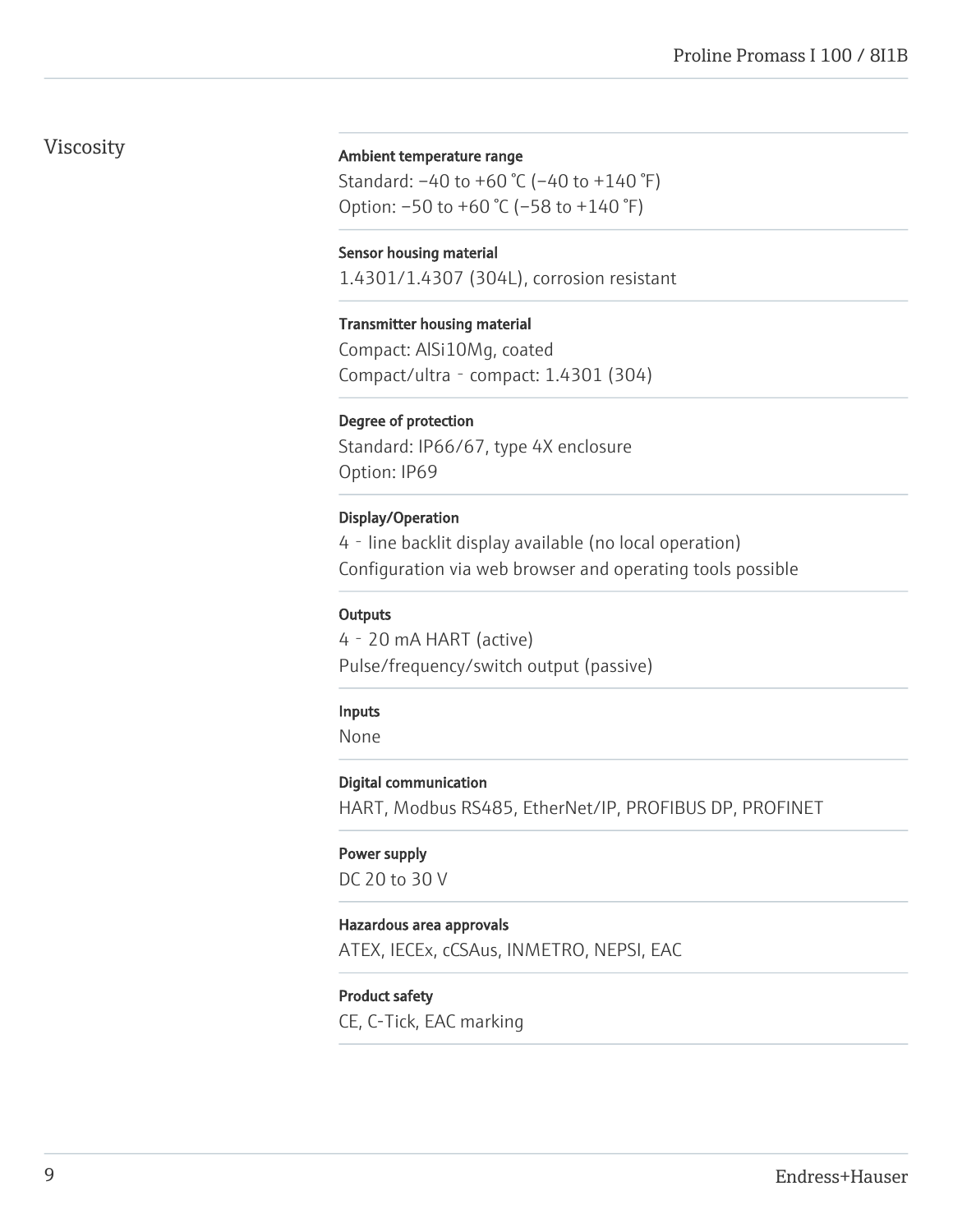# Viscosity

#### Metrological approvals and certificates

Calibration performed on accredited calibration facilities (acc. to ISO/IEC 17025)

Heartbeat Technology complies with the requirements for measurement traceability according to ISO 9001:2015 – Section 7.1.5.2 a (TÜV SÜD attestation)

### Pressure approvals and certificates PED, CRN

# Material certificates

3.1 material

#### Hygienic approvals and certificates

3-A, EHEDG, cGMP

#### Gas **Gas** Measuring principle

Coriolis

### Product headline

Combines in-line viscosity and flow measurement with an ultra-compact transmitter.

Measuring liquids and gases in applications requiring low pressure loss and gentle fluid treatment.

#### Sensor features

Energy - saving – full-bore design enables minimal pressure loss. Fewer process measuring points – multivariable measurement (flow, density, temperature). Space - saving installation – no in-/outlet run needs. Straight, easy-to-clean single-tube system. TMB technology. Measuring tube made of Titanium.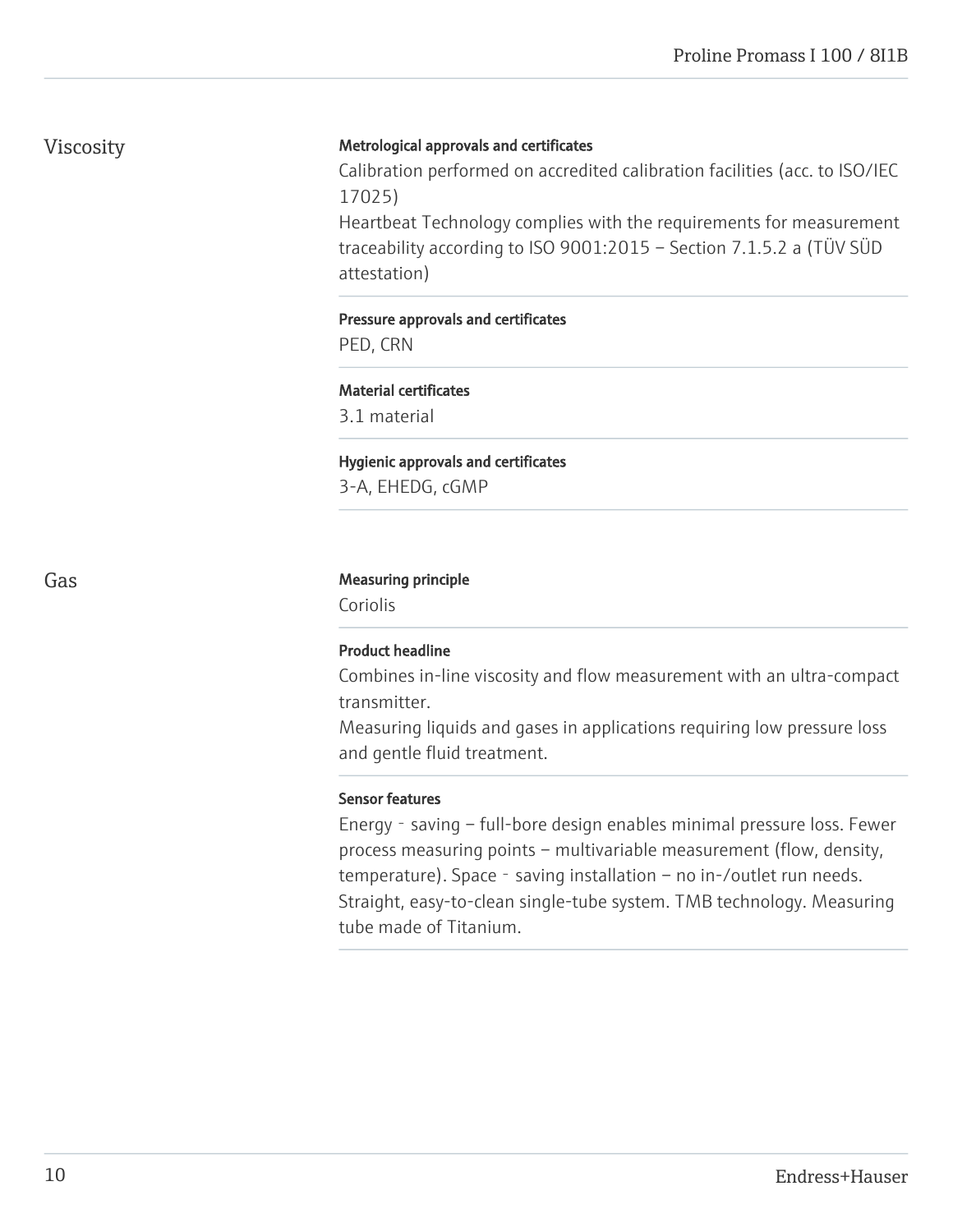#### Gas

#### Transmitter features

Space - saving transmitter – full functionality on the smallest footprint. Time - saving local operation without additional software and hardware – integrated web server. Integrated verification – Heartbeat Technology. Robust, ultra-compact transmitter housing. Highest degree of protection: IP69. Local display available.

#### Nominal diameter range

DN 8 to 80 (<sup>3</sup>/<sub>8</sub> to 3")

#### Wetted materials

Measuring tube: Titanium grade 9 Connection: Titanium grade 2

#### Measured variables

Mass flow, density, temperature, volume flow, corrected volume flow, reference density, concentration, viscosity

#### Max. measurement error

Mass flow (liquid):  $\pm 0.1$  % Volume flow (liquid): ±0.1 % Mass flow (gas):  $\pm 0.5$  % Density (liquid):  $\pm 0.0005$  g/cm<sup>3</sup>

#### Measuring range

0 to 180 000 kg/h (0 to 6600 lb/min)

# Max. process pressure

PN 100, Class 600, 63K

#### Medium temperature range

 $-50$  to  $+150$  °C ( $-58$  to  $+302$  °F)

#### Ambient temperature range

Standard: –40 to +60 °C (–40 to +140 °F) Option:  $-50$  to  $+60$  °C ( $-58$  to  $+140$  °F)

#### Sensor housing material

1.4301/1.4307 (304L), corrosion resistant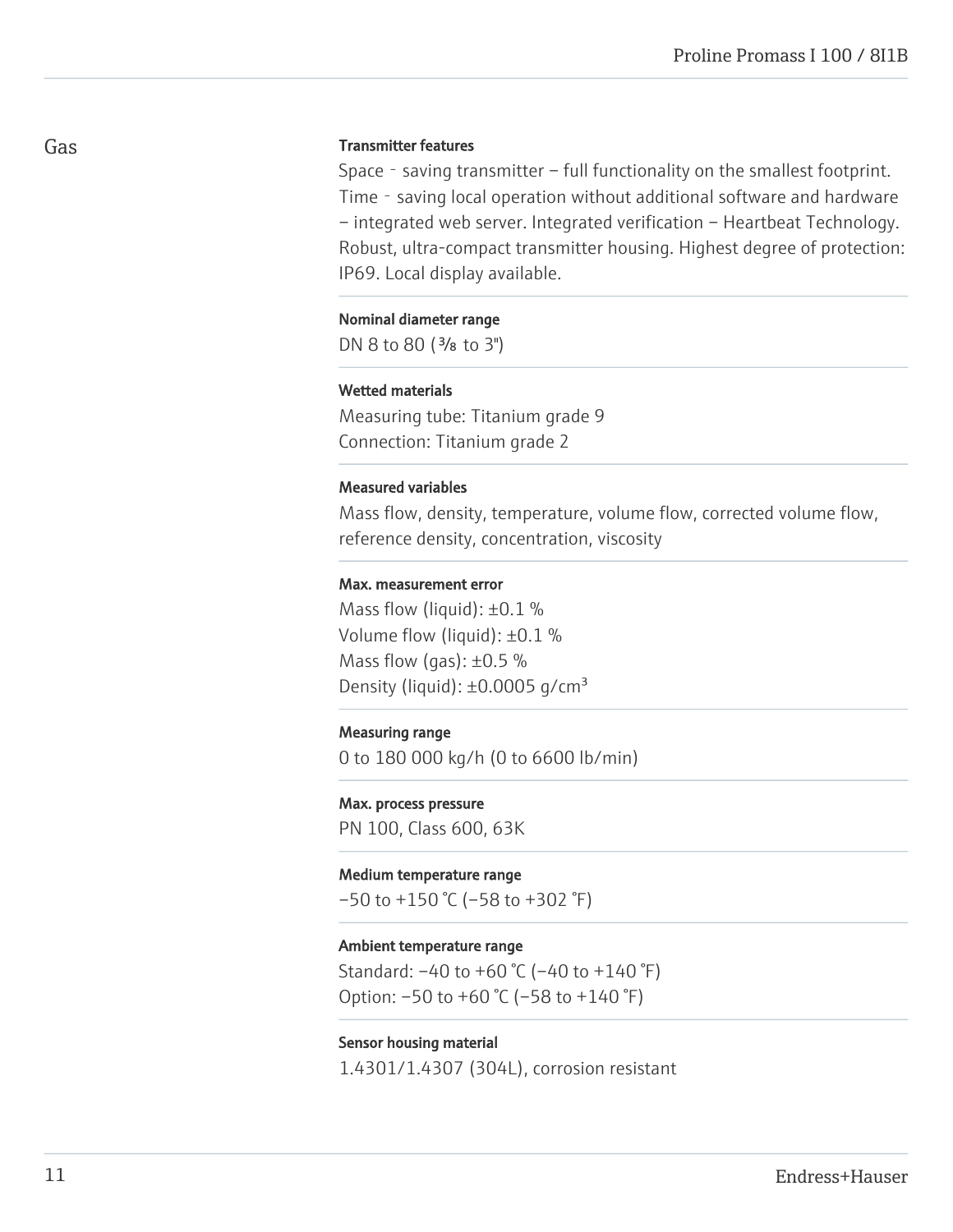#### Transmitter housing material

Compact: AlSi10Mg, coated Compact/ultra‐compact: 1.4301 (304)

#### Degree of protection

Standard: IP66/67, type 4X enclosure Option: IP69

#### Display/Operation

4‐line backlit display available (no local operation) Configuration via web browser and operating tools possible

#### **Outputs**

4‐20 mA HART (active) Pulse/frequency/switch output (passive)

#### Inputs

None

#### Digital communication

HART, Modbus RS485, EtherNet/IP, PROFIBUS DP, PROFINET

#### Power supply

DC 20 to 30 V

#### Hazardous area approvals

ATEX, IECEx, cCSAus, INMETRO, NEPSI

#### Metrological approvals and certificates

Calibration performed on accredited calibration facilities (acc. to ISO/IEC 17025)

Heartbeat Technology complies with the requirements for measurement traceability according to ISO 9001:2015 – Section 7.1.5.2 a (TÜV SÜD attestation)

#### Pressure approvals and certificates

PED, CRN